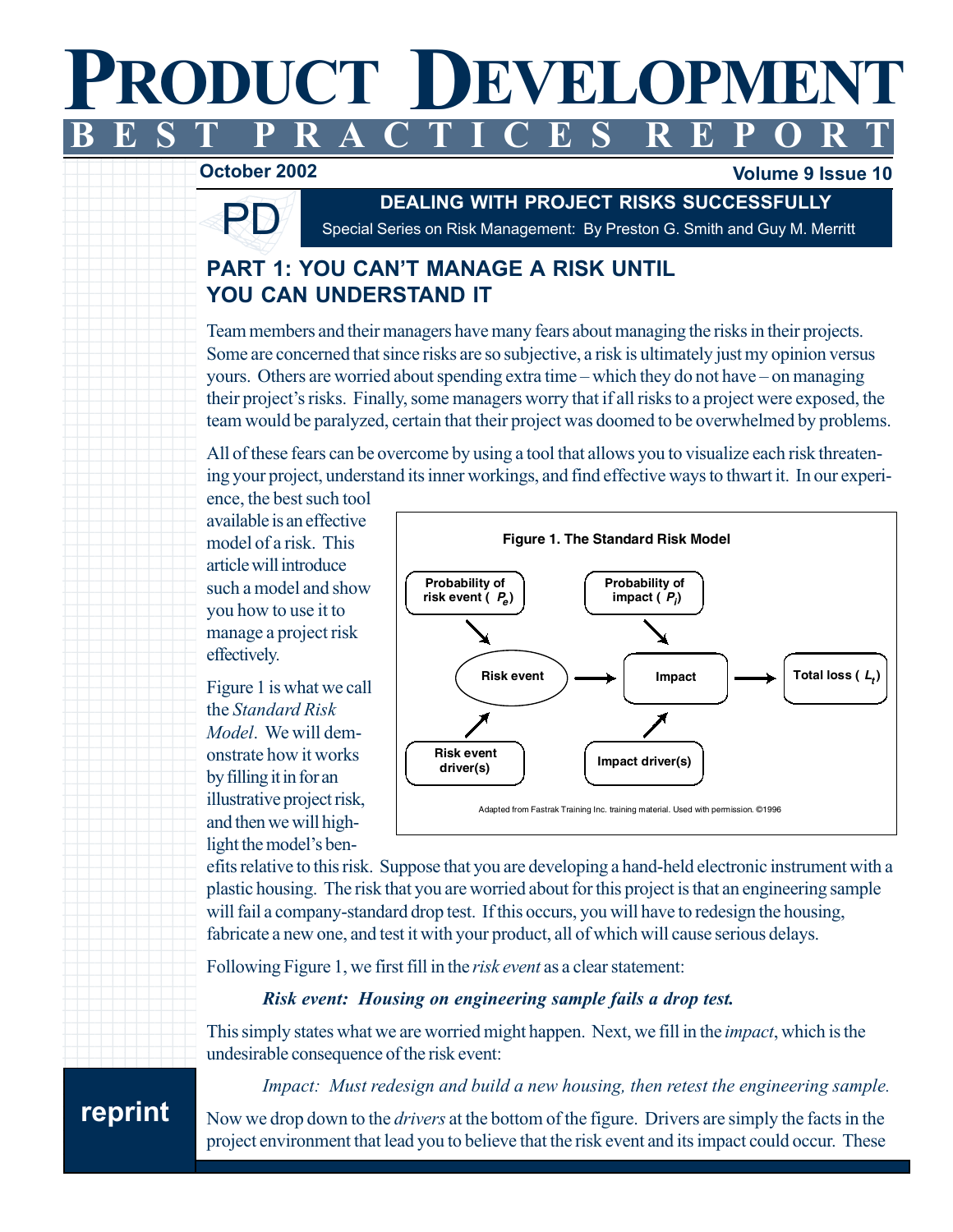#### 123456789012 Degree and the state of the state of the state of the state of the state of the state of the state of the state of the state of the state of the state of the state of the state of the state of the state of the

drivers are extraordinarily helpful in dealing with a risk, because they remove the risk from the realm of conjecture and place it on a solid factual foundation. If you cannot state any drivers for this risk, then you can dismiss it as being groundless. In the case of our example risk, however, there are some drivers:

Risk event drivers:

- 1. Previous housing designs failed their drop tests 50% of the time.
- 2. The test procedure has been changed to require drops from different orientations.
- 3. We are using a new resin supplier for this housing.

## Impact drivers:

- 1. Redesigning the housing requires one week.
- 2. The mold maker requires one-week notice to modify the mold.
- 3. Changing the mold and molding a new housing takes one week.
- 4. Testing requires one workday, but the test lab queue is four workdays.

Notice that these two sets of drivers support the risk event and its impact, respectively.

Beyond convincing us that this risk is real, the drivers enable us to fill in the remainder of the risk model, based on fact, not conjecture. For example, the *probability of risk event*, in the upper left box of Figure 1, is 50%, based on Risk Event Driver 1 (which, in turn, is based on your actual experience in conducting such tests on previous designs). The box to the right, *probability* of impact, has a value of 100% in this case, because if the housing breaks under test, then the activities in the impact statement will definitely need to be repeated. If the impact were not a certain consequence of the risk event, then the impact drivers would help you to establish the



value of the probability of impact. Be careful not to spend too much time deciding on the probabilities, which are simply educated guesses that follow from the quality of your risk event and impact drivers.

Finally, the box at the right of the model, the total loss, is simply the quantified magnitude of the impact, which also comes from the impact drivers.

Figure 2 shows the risk model filled in for the example risk. Notice that this figure makes an excellent focal point for discussing this risk, understanding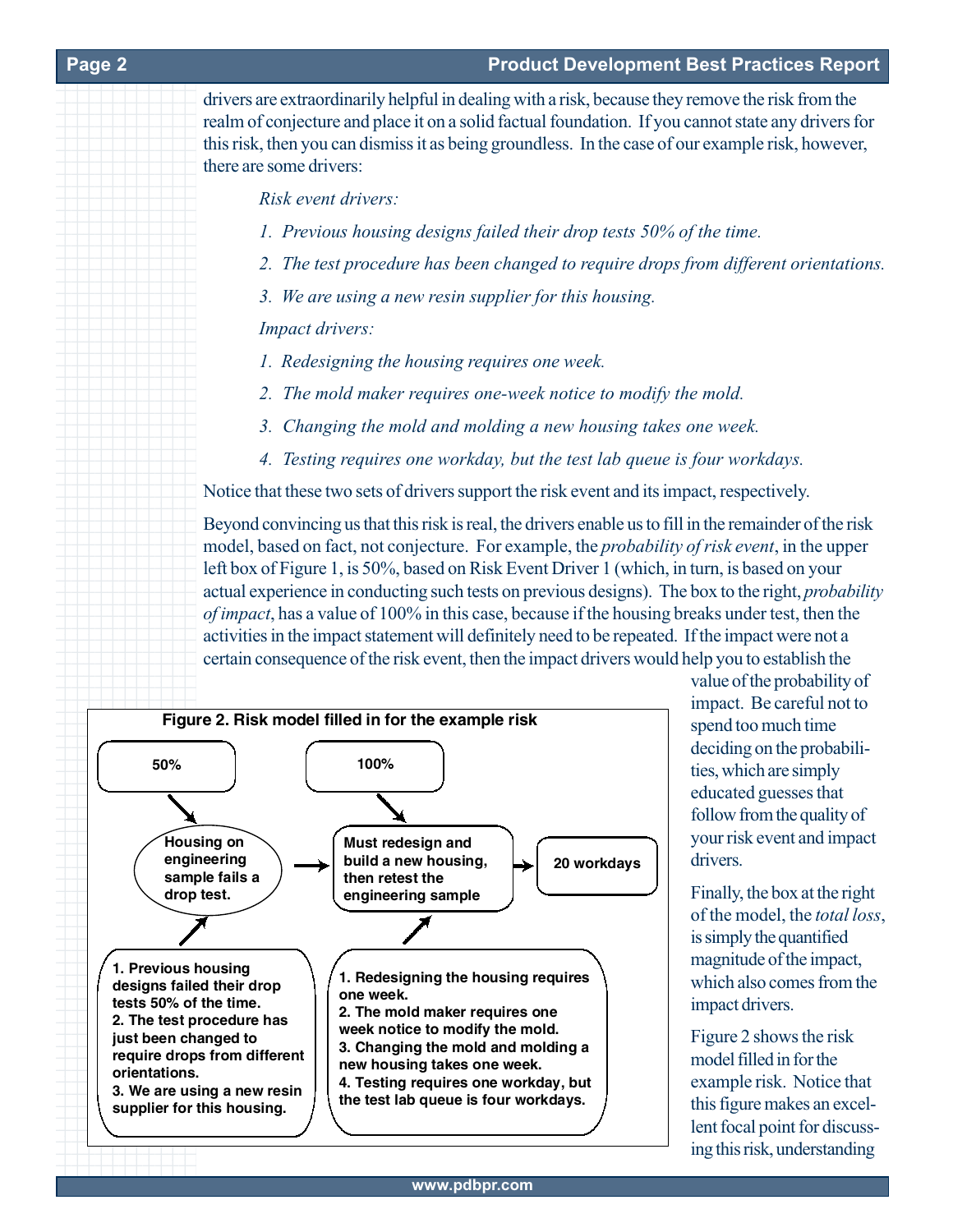#### **Page 3**

how it works, and even questioning its seriousness to the project. We like to think of the model of a risk as an X-ray view that lets us peer inside of the risk.

However, this is just the beginning of the value of the risk drivers. They lead us naturally into means of resolving the risk. Although there are many kinds of action plans you can formulate to resolve a risk, the most popular ones are *prevention plans* and *contingency* plans. Prevention plans reduce the probability that the risk event will occur, and contingency plans reduce the impact's severity (either its probability of impact or its total loss) if the risk event does occur.

Prevention plans normally are derived from your risk event drivers. For example, Risk Event Driver 2 suggests that you could improve your odds of passing the test by developing a finite-element model of the housing for the new loading conditions before making the initial mold. And Risk Event Driver 3 might lead you to consider contacting the supplier of your new resin to see what information or assistance they might be able to provide on the impact strength of their resin.

Likewise, impact drivers lead you to plans for rendering the impact less severe if it does occur. For instance, Impact Drivers 2 and 4 both involve delay time to carry out a process. With this information, perhaps you could buy a slot in the mold maker's queue and find a back-up test lab with a shorter queue.

Construct one instance of the risk model for each risk you wish to consider for your project. The benefits of using such models relate to the fears listed at the beginning of this article:

- $\blacksquare$  It removes a risk from the realm of opinion and places it on a factual basis.
- $\blacksquare$  It allows you to make informed decisions regarding the time you wish to spend dealing with your risks – versus the time you will spend dealing with their consequences if you ignore or deny them.
- It places you in control of the risks on your project, rather than just letting imagined risks overwhelm you.
- Lastly, it presents you with a variety of effective actions you can take to resolve the risk.

In connection with Figure 1, we said that it illustrates the Standard Risk Model, implying that there are others. There are. One is a simplified version of this model with the risk event and impact stages compressed into one. Many risk management experts imply such a model. However, we find that it leads to confusion when you try to formulate action plans, because your prevention plans and contingency plans become intermingled and thus vague. There are several versions of the model that are more complex. Although they add more realism, they also require considerably more work. Thus, we find the Standard Risk Model most useful for most project risks. <sup>P</sup> D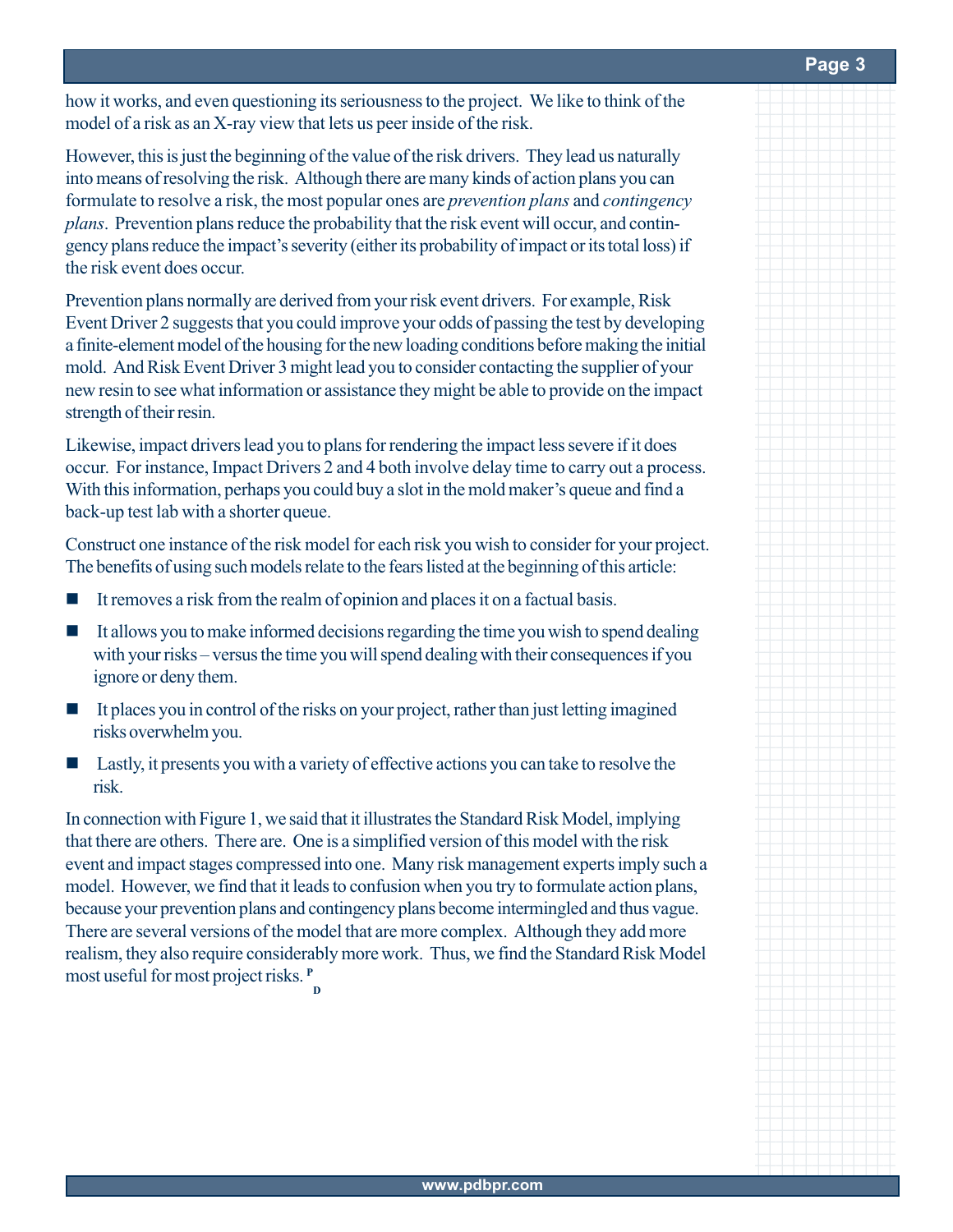#### **PRODUCT DE** 1234567890123 1234567890123 1234567890123 VET ODPIVER **N** ı PR ODUCT DEV ELOPMENT BEST PR ACTICES R EPOR  $\mathbf{T}$

#### 1234567891234567891234578912345789123457891234578912345789123457891234578912345789123457891345789134 November 2002 **and Server Street Server Server Street Server Server Street Server Server Street Server Server**



123456789123456789123457891234578912345789123457891234578912345789123457891234578 1 3

1234567890123

# **DEALING WITH PROJECT RISKS SUCCESSFULLY**<br>Special Series on Risk Management: By Preston G. Smith and Guy M. Merritt

# PART 2: YOU CAN'T MANAGE RISK WITHOUT A METHODOLOGY

In our last article, (PDBPR, October 2002) we described the standard risk model, which emphasizes critical risk components that must be managed. This model establishes a baseline of risk management understanding. In this article, we shift our focus to a process that can be used to effectively manage *uncertainty* in your projects.

The methodology we advocate here is by no means the only way to manage risks, but we have used this technique on many projects with consistent results, when applied correctly. It is important to note that no matter what type of risk management process you employ, all risks will not be prevented so we must ensure we have a methodology that also manages those risks that  $do$  occur.

Figure 1 shows a five-step process and lists deliverables for each step:



 $\Box$  The five-step risk management process and critical information from each  $\frac{1}{\sqrt{2}}$  step. The first four steps are usually done once, but the last one is ongoing. ■ Reprinted from *Proactive R isk Management: Controlling Uncertainty in Product Development*, Copyright © 2002 Preston G.<br>Smith and Guy M. Merritt, with permission from the publisher, Productivity Press, www.productivity  $\blacksquare$  Step 1 – Identify the risks you could encounter across all facets of the project.

lume 9 Issue 11

 $\blacksquare$  Step 2 – Analyze these risks to determine what is driving them, how great their impact might be, and how likely they are to occur.

 $\blacksquare$  Step 3 – Prioritize and map the risks so that you can choose the most important ones to take action against.

Step 4 – Plan how you will take action against the risks on this short list.

 $\blacksquare$ Step 5 – On a regular basis, monitor progress on your action plans, terminate action plans for risks adequately resolved, and look for new risks.

These steps are fundamental to managing risk, so even when you modify the process, perhaps by streamlining it, adding more detail to it, or changing the nomenclature, you will still find these five

activities in it. Recognizing these basic steps will help in adapting the process to other applications. The following paragraphs provide more detail on each step.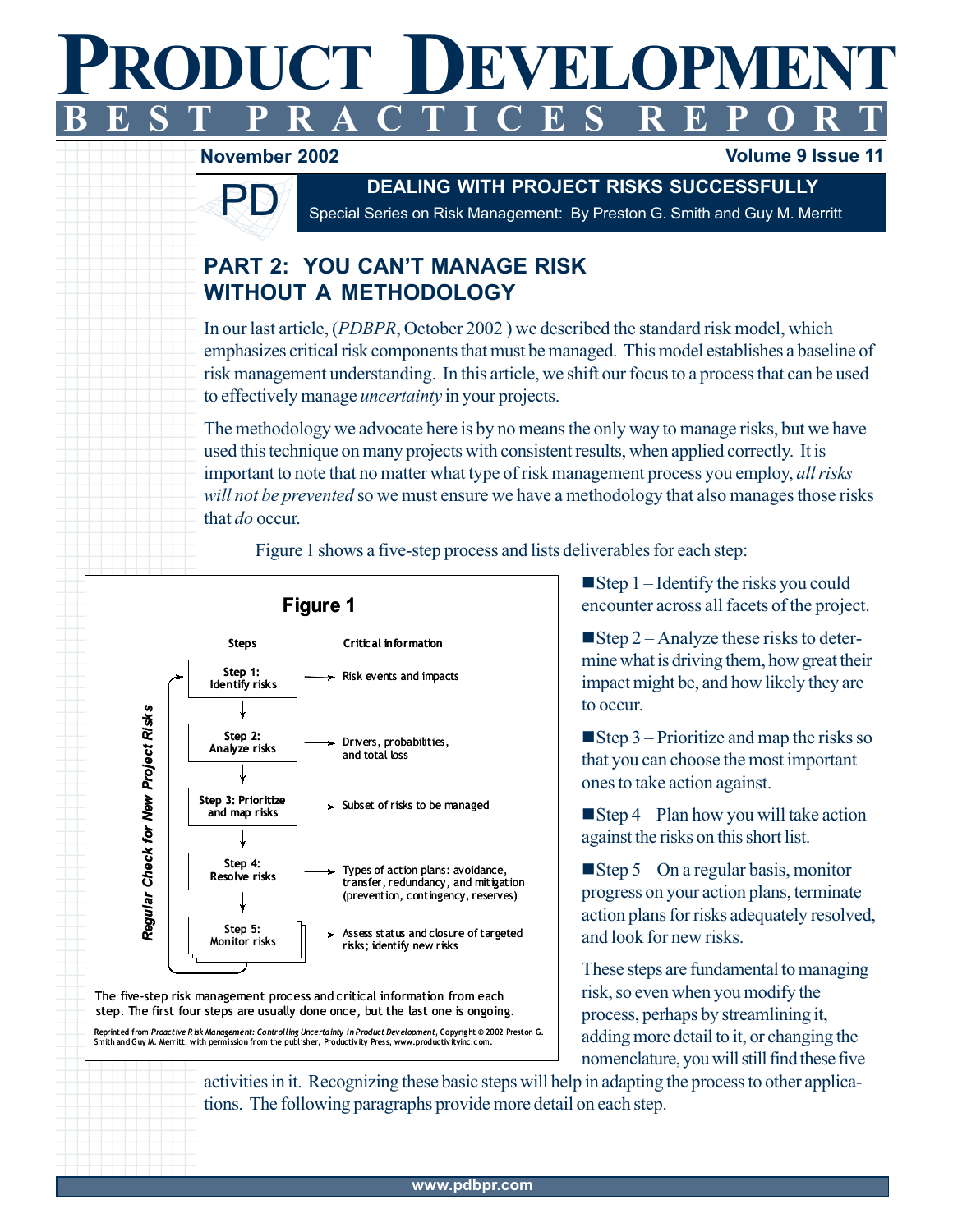## **Step 1: Identifying Project Risks**

In this initial step, you identify risk events and their impacts. A risk event is any occurrence that could prevent the project from meeting its defined goals of scope, schedule, cost, resource consumption, or quality. A risk event should precisely describe a happening that could occur with an associated time component or condition so that one can tell whether the risk event has occurred. Each risk event should also be accompanied by its *impact*, that is, a statement describing the loss that the risk event could cause. (For a better understanding of terms like risk event and impact, please see Part 1 of this series in the last issue of PDBPR.)

Warning: Many companies, especially those with a formal gated development process, do well at this first step of identifying their risks. But they do not follow through with the succeeding steps to take action against these risks. Thus, they gain no benefit from their risk identification and, indeed, suffer the embarrassment of seeing some of their identified risks happening later in the process, having taken no action to prevent them. Conclusion: do not undertake Step 1 unless you intend to follow through with the other steps.

## **Step 2: Analyzing Risks**

Next, we list *drivers*, which are existing facts in the project environment that lead you to believe that a particular risk event or impact could occur. Drivers need to be as close to being factual as possible, which implies that no probabilities are associated with them. However, historical data could be so compelling that you could call it fact, for example, an organization might find that, "In our previous 12 projects, graphical-interface software engineers have not been available for system requirements reviews."

Next, we quantify our possible loss. The *total loss* should be an extrapolation from the impact statement developed in Step 1. For instance, if the risk event concerned a "supplier's viability to provide a key component for our project," the impact would be "the lost time to find an alternative solution," which could be "60 workdays." Total loss can be listed in terms of time, money, or quality, but our preference is to use time, which is the ultimate outcome for most product development risks. We represent total loss with the term  $L_i$ 

After listing the drivers and determining the total loss, probabilities need to be estimated for the risk event and its impact, identified by the terms  $P_{\parallel}$  and  $P_{\parallel}$ , respectively (again, see our prior article for more detail). To minimize needless arguing over subjective probabilities, we recommend that you restrict yourself to a small set of values, such as  $10\%, 30\%, 50\%, 70\%,$  and  $90\%,$  for stating probabilities. Risk events will never have a probability of 100% since, in that case, it would not be a risk but an issue that the team must address; however, impacts can have probabilities of 100%.

All of these factors enter into calculating expected loss, which is determined by the following equation:  $P \times P \times L = L$ . Thus, expected loss (L) is the average (mean) loss associated with a risk. This quantity is used in the next step to prioritize risks.

## **Step 3: Prioritizing and Mapping risks**

Expected loss is a prime criterion to cull the risk list so that we can target a short list of risks to manage actively. Other criteria, such as urgency, the cost of mitigation, or the catastrophic nature of a risk, may influence this short list. In order to compare your risks, express all expected losses on the same scale, usually either days of delay or a specific financial unit. By prioritizing your risks, you apply your resources most cost-effectively, according to the requirements of your project.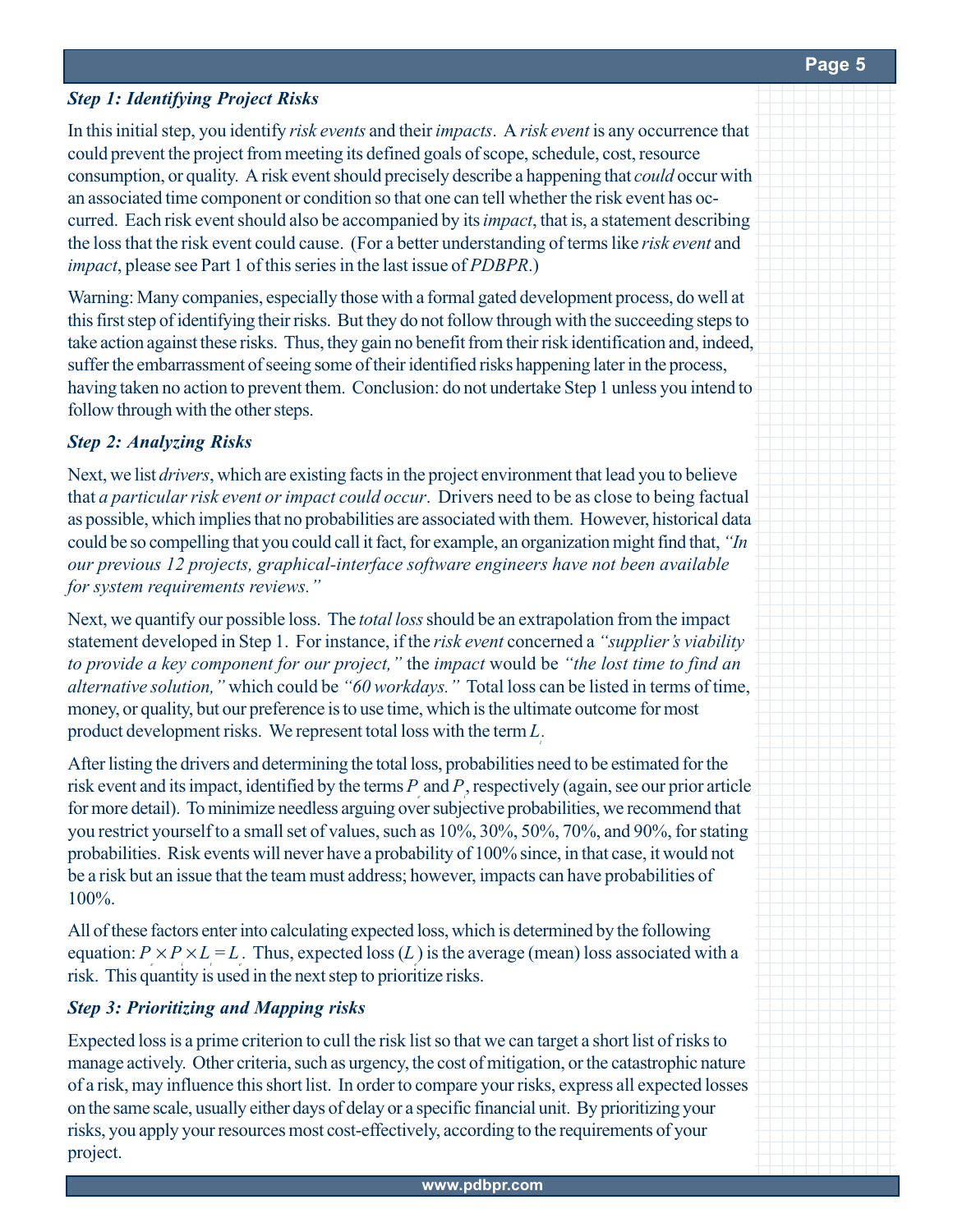#### 1234567890123 Page 6 and the state of the state of the state of the state of the state of the state of the state of the state of the state of the state of the state of the state of the state of the state of the state of th

1234567890123

<u>1234 - Paris Carlos Barbara, poeta esperanto-poeta esperanto-poeta esperanto-poeta esperanto-poeta esperanto-</u>

#### duct Development Best Practices Report





1234567890123 Smith and Guy M. Merritt, with permission from the publisher, Productivity Press,

In addition to ranking your risks, you should also develop a risk map, as in Figure 2. This map displays two important quantities for each risk, total loss on the xaxis and the risk's likelihood ( $P_{\xi} \times P$ ) on the y-axis. This map helps you to balance your prioritization. If you simply use expected loss you might miss a catastrophic risk that has a total loss with a very high value but a low likelihood. The risk map provides an excellent display of the risks you have identified, and it can greatly assist in seeing which high-loss risks need to be included on the list. A threshold line, drawn at a constant level of expected loss, separates the risks under active management from those that are candidates for being managed later.

## **Step 4: Planning Resolution of Risks**

Each risk on your short list receives an

12345678901234578901234578912345789123457891234578912345789123457891234578912345789123457891234578912345789123 1 3 123456789123456789123457891234578912345789123457891234578912345789123457891234578 1 3 actionable plan for its resolution. Action plans can be of many types, but the most common types are *prevention plans*, designed to deter the risk event from ever happening, and *contingency* plans, which deal with it if it does happen. The key to preventing risks is not to focus on the risks themselves but to change their risk event drivers.

1234567891234567891234578912345789123457891234578912345789123457891234578912345789123457891345789134 1 3 123456789123456789123457891234578912345789123457891234578912345789123457891234578 1 3 1 3 1234567890123456789123457891234578912345789123457891234578912345789123457891234578912345789123457891 1 3 Even with the best prevention plans, some risk events will happen. This is why you will also need contingency plans, which focus on the impact drivers. In some cases, even a contingency plan will not mitigate the risk adequately, and then you will have to establish reserves of time, money, or other resources, according to the type of loss that could occur. Remember, prevention plans work to deter the risk event, while contingency plans and reserves work to minimize the loss if the risk event does occur.

#### 1234567891234567891234578912345789123457891234578912345789123457891234578912345789123457891234578913457891345 **Step 5: Monitoring Project Risks**

12345678912345678912345789123457891234578912345789123457891234578912345789123457891234578912345789123457891234 123456789123456789123456789123456789123456789123456789123456789123456789123456789123456 1234567891234578912345789123457891234578912345789123457891234578912345789123457891234578913457891345789134578 1234567891234567891234578912345789123457891234578912345789123457891234578912345789123457891234578913 Constantly scan for changes in the project environment that may affect your action plans. The environment in which your project operates will change continually, potentially exposing new risks that you have not noticed before. Consequently, you should execute a smaller version of the risk identification step (Step 1) on a regular basis.

1234567891234567891234578912345789123457891234578912345789123457891234578912345789123457891234578912345789123 1234567890123 Risk management activity must be the center of attention at project meetings. The project manager should review progress on the managed list at each meeting, and the group should explicitly decide on additions to or removals from this list.

1234567891234567891234578912345789123457891234578912345789123457891234578912345789123457891345789134 1234567891234578912345789123457891234578912345789123457891234578912345789123457891234578913457891345789134578 1 3 12345678912345678912345789123457891234578912345789123457891234578912345789123457891234578912345789123457891234 In addition, risk management status should be reviewed with management on a regular basis. The risk map is a particularly good way of portraying to management the current risk management situation. If a project's risk is being managed well, there are unlikely to be many surprises at the next review.<sup>P</sup> D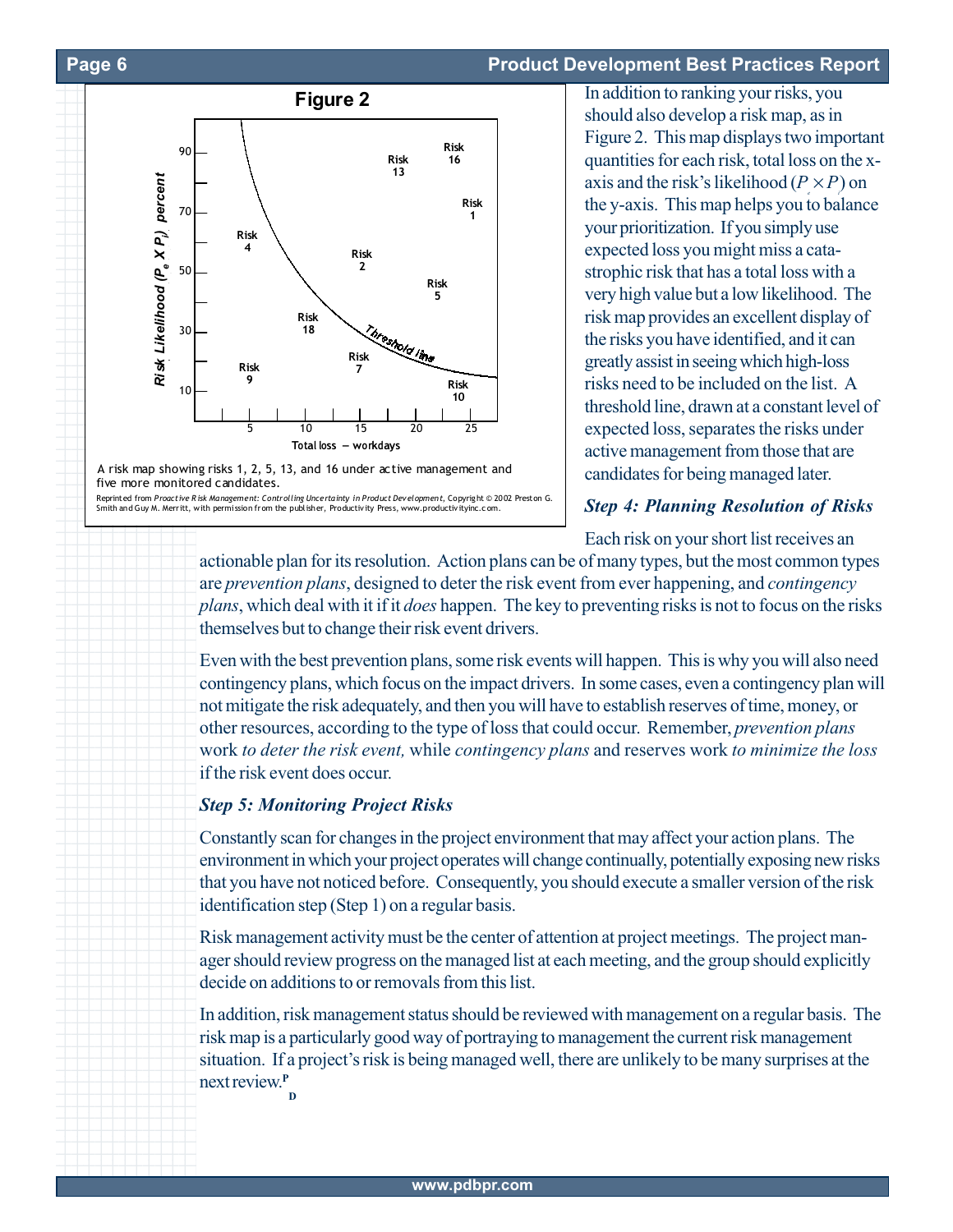#### /1 K.N 1 123456789012 123456789012 1 2 1 A T PRODUCT DEVELOPMENT BEST PR ACTICES R EPOR  $\mathbf{T}$

12 olume 9 Issue 12345678901234567891234578912345789123457891234578912345789123457891234578912345789123457891234578912345789123 1234567891234567891234567891234567891234567891234567891234567891234567891234567891234567891234567891234567891 12345678901234567891234578912345789123457891234578912345789123457891234578912345789123457891234578912345789123 1234567891234567891234567891234567891234567891234567891234567891234567891234567891234567891234567891234567891 1 2

## December 2002



**DEALING WITH PROJECT RISKS SUCCESSFULLY**<br>Special Series on Risk Management: By Preston G. Smith and Guy M. Merritt

# **PART 3: TECHNIQUES FOR IMPLEMENTATION**

This is the final installment of a three part series on managing uncertainty in product development. Our first two articles focused on defining a standard risk model and a process to be utilized in managing risk. We are now going to broaden our discussion by outlining approaches to implementing a risk management program.

These techniques are based on our own experience in implementing project risk management as well as our knowledge of similar initiatives in a number of product development organizations. The suggestions presented here are critical points to keep in mind as you implement project risk management in your organization.

# **Integrate Risk Management Into Project Planning**

From a project perspective, risk planning is just another step in the front-end planning of the project. To make risk management an integral part of your project management methodology, you must design a process, setting the clear expectation that, moving forward, proactive management of your risks will now be the norm.

Start by developing initial project plans and schedules to be used for initiating risk identification. In our experience, if you try to identify risks without at least a preliminary plan and schedule, you will formulate generic and imaginary risks because the project was not sufficiently understood.

# Build Risk Management into All Project Phases

If there is a single key to making project risk management "stick" in your organization, it is to make it an integral part of all project phases and to treat it just as seriously as you do project scope, budgeting, scheduling, and resource allocation. Always consider the resource implications of managing project risk.

The simplest means of building project risk management into your project is to ensure that the early steps—identification, analysis, prioritizing and mapping, and risk resolution planning—are a normal part of an early phase of the project. Then, establish risk monitoring as a regular function of your project tracking activities.

Organizations often build risk identification into the beginning of the project and require a list of risks as a deliverable at the first project review. But since they do not continue with the full range of risk management activities, they merely *identify* risks without receiving the benefits that can be gained from effective risk management through the later phases of product development.

# **Train Your People**

Without training, individuals will endlessly argue about what is "really" a risk - they will have no means of determining a risk's likelihood or total loss, and they will fail at creating risk resolution plans. For your team to be effective in managing risk, each member must understand the terminology and the process and gain some hands-on practice in applying them.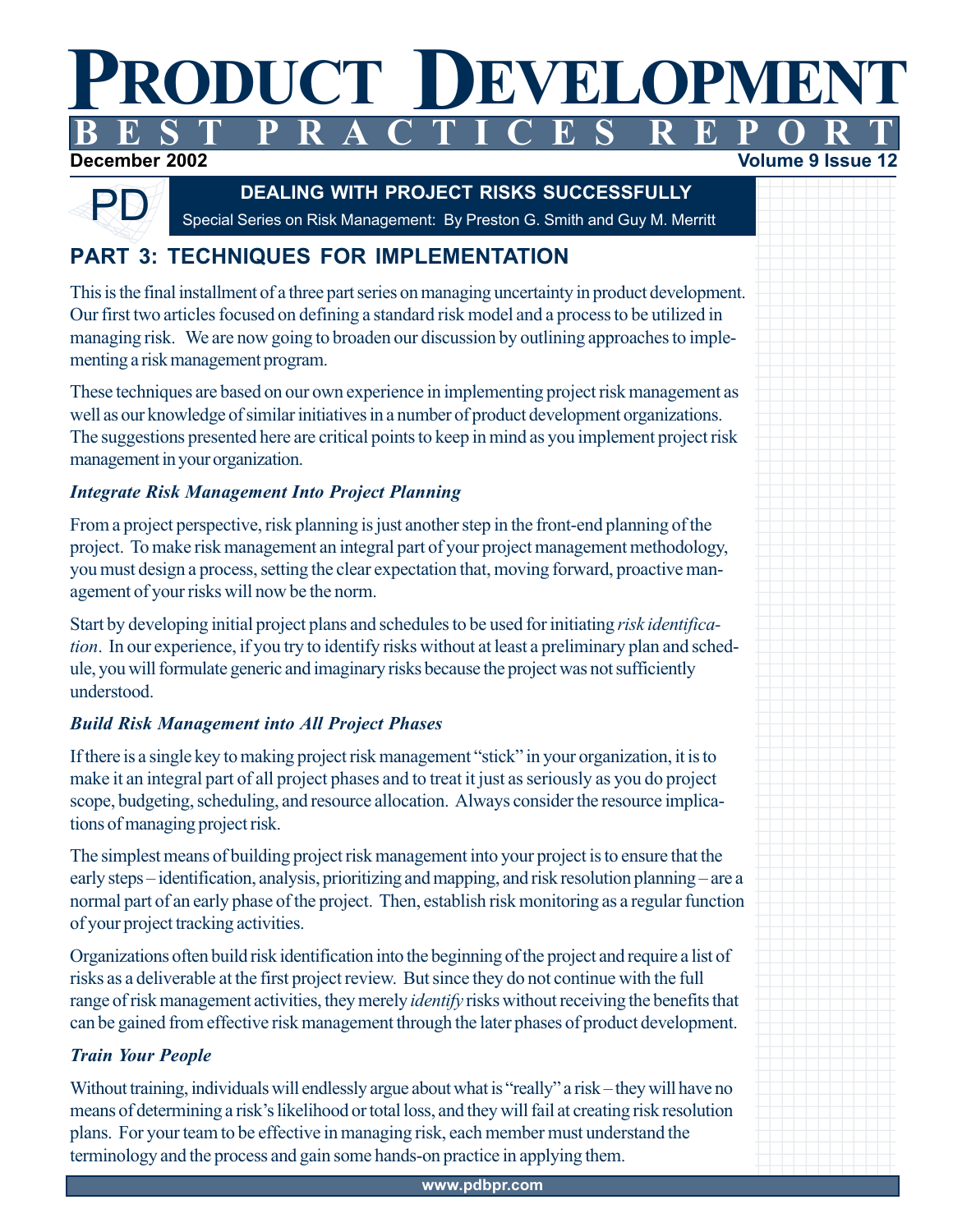1234567890123456789123457891234578912345789123457891234578912345789123457891234578912345789134578913 This training also extends to management. If management is not trained in the basic concepts and terminology, your team will suffer through chaotic management reviews while managers argue about the process and attempt to redefine the terms you are using. Management's training can be considerably briefer than the team's training.

#### Take Potential Problems Seriously

Many managers have difficulty spending money or other resources on problems that might not happen. This is a crucial point, because until you can take *potential* problems seriously, you will not have *proactive* risk management.

1234567890123457891234578912345789123457891234578912345789123457891234578912345789123457891234578912345789123 There are two steps in dealing with this phenomenon. First, observe that some of yesterday's potential problems are today's actual problems, and that management is consumed with actual problems today because they did not avert them yesterday. Second, to clarify the value of acting in advance on potential problems, analyze what some past problems would have cost had they been dealt with before they occurred. Most likely, your analysis will show that addressing problems *proactively* is considerably cheaper than dealing with them *reactively*.

#### **Spare the Messenger**

For various reasons, some organizations have created a culture that shuns bad news, which, unfortunately, is what risks are. The most apparent version of this is the "kill the messenger" syndrome. Milder forms include people who do not want to "look bad" in front of management or want to be "team players."

1234567891234567891234578912345789123457891234578912345789123457891234578912345789123457891345789134 Properly managed, you can turn bad-news messages into good news. You accomplish this by not only presenting the risks but, along with them, a plan for what you are doing about them. By showing executive management your progress regarding risk resolution, you can establish a sense of control, even when your project is facing substantial risk.

#### 1234567890123456789123457891234578912345789123457891234578912345789123457891234578912345789123457891 Jump in

1234567890123 1234567891234567891234578912345789123457891234578912345789123457891234578912345789123457891345789134 The fastest, most effective way to get started is to pick one project and use it as a pilot. Keep track of what works for you, what needs bolstering, and what can be eliminated or cut back as you work through this project. Then develop a rollout plan to institutionalize the process by documenting it and training participants on other projects.

1 3 A word of warning: we have seen many pilot projects succeed wonderfully, followed by secondgeneration projects that failed. A pilot strategy is a great way to get started quickly and at low risk; however, your risk management initiative will continue to need special care through several generations in order to succeed and to become well established.

#### **Do Not Oversell Project Risk Management**

A project risk management program can make substantial improvements in your projects' predictability, but it is not a cure-all. First, you will expend a significant amount of effort to implement project risk management. And then each project will take additional effort, although this should be more than offset by time and money savings from risks that have been averted.

1 3 In the real world, project risk management is not a blissful existence where there are no surprises - only one where there are *reduced* surprises. You cannot afford to eliminate all of the risks that you know about – while others are simply unknowable. Risk management is a constant game of improving your odds.